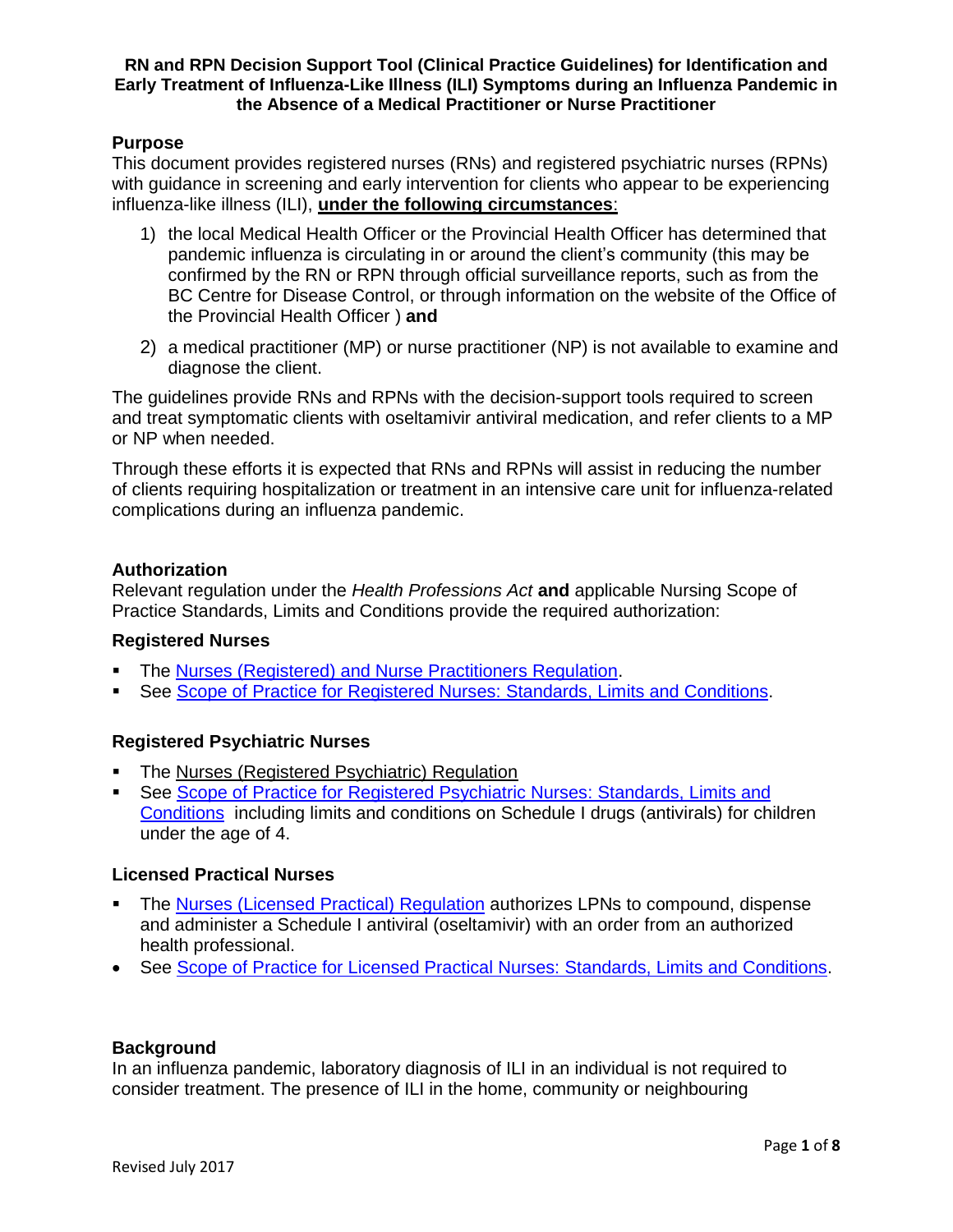community, supported by laboratory diagnosis that pandemic influenza is occurring in the community or region, is sufficient.

### *Potential Causes of ILI*

*Viral infection***:** Influenza A or B viruses, Adenovirus, Rhinovirus, Parainfluenza viruses, Human Coronaviruses, Respiratory Syncytial Virus (RSV) all cause many of the same symptoms. During an influenza pandemic, most cases of ILI are caused by infection due to influenza virus.

*Bacterial infection:* Mycoplasma pneumonia, Chlamydia pneumonia, Bordetella pertussis, Streptococcus pneumonia*,* and Legionella may cause some symptoms similar to influenza virus infection and may be complications of influenza infection. See the decision support tool for further guidance about how to respond to secondary complications such as respiratory bacterial infections.

# *Epidemiology*

The incubation period, period of communicability and method of transmission of a pandemic strain of influenza is expected to be similar to seasonal human Influenza strains:

- Incubation period: On average 3 to 4 days but can range from 1 to 7 days
- Period of communicability: 24 hours before to up to 7 days after onset of illness. Shedding of the virus may be prolonged in children or immuno-compromised persons of any age.
- Method of transmission: primarily droplet and direct and indirect contact
- Transmission by asymptomatic persons is possible but is more efficient when symptoms such as coughing, are present and viral shedding is high (i.e. early in the symptomatic period)

# *Symptoms of ILI*

Symptoms of ILI include acute onset of respiratory illness with fever over  $38^{\circ}$ C (80% of all cases) **and** cough with one or more of the following:

- Sore throat Runny nose Headache
- 
- 

- - Joint pain Weakness
- Fatigue Muscle aches Decreased appetite
- Gastrointestinal symptoms (nausea, vomiting or diarrhea), may be present, particularly in children less than 5 years of age, but are not diagnostic of influenza. Fever may be less common in infants under 1, seniors over 65, and those with chronic illnesses. Presentation may include exacerbation of chronic condition, confusion and/or disorientation.

#### *Treatment with oseltamivir antiviral medication*

Oseltamivir is a neuraminidase inhibitor antiviral medication that is the mainstay of the BC provincial antiviral stockpile. Oseltamivir can be effective in preventing progression of influenza to its most severe manifestations (such as pneumonitis, pneumonia or exacerbation of an underlying chronic medical condition) if administered as soon as possible after onset of influenza symptoms with greater benefit if given within 12 hours versus 48 hours.. Oseltamivir may also be used after the 48 hour period, in persons who are already moderately or severely ill to reduce further progression.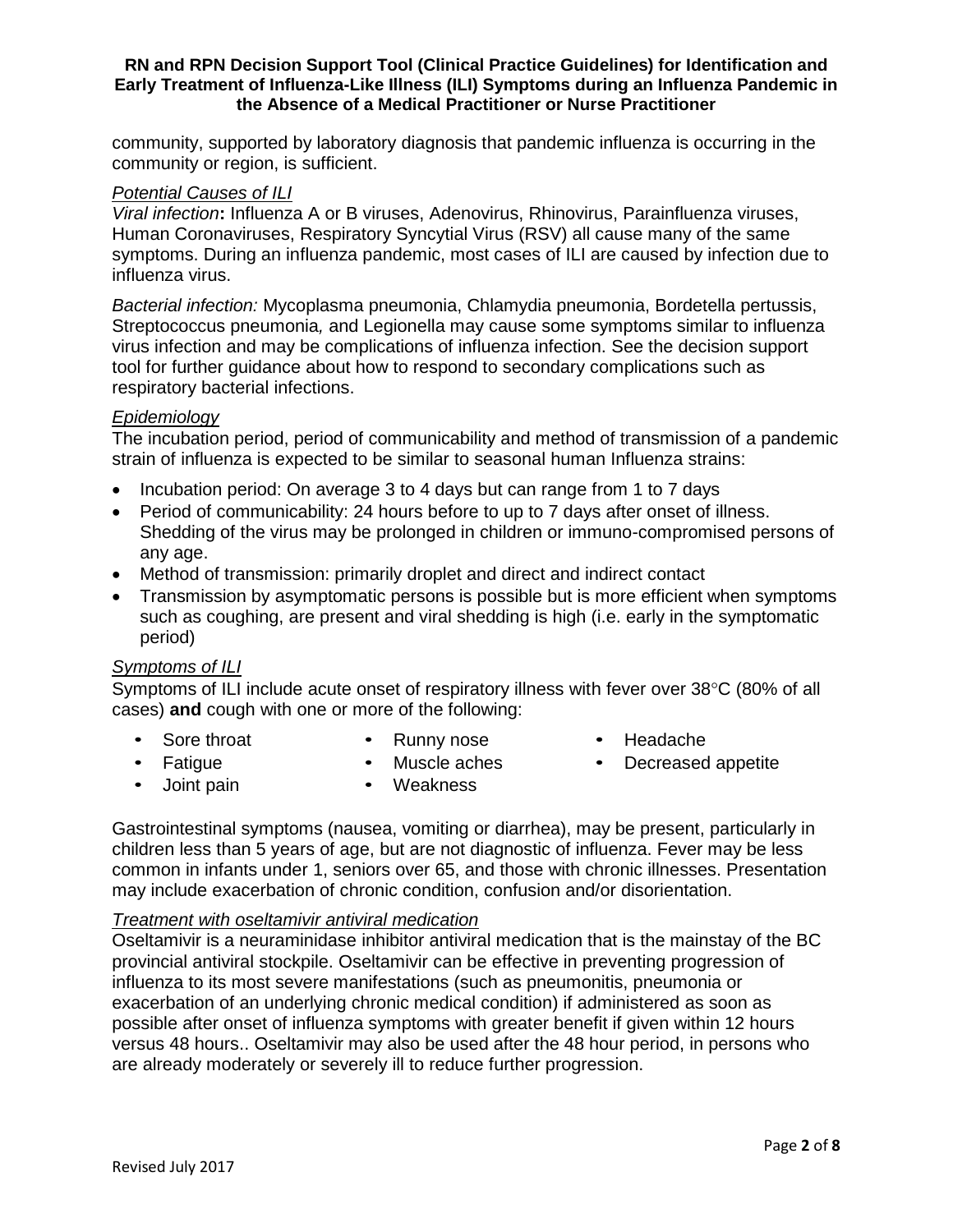### **Distribution of Oseltamivir**

The BC Centre for Disease Control (BCCDC) maintains an antiviral stockpile on behalf of the province. During a pandemic most will be distributed through pharmacies across BC. The BCCDC has also worked with Health Authorities and First Nations stakeholders to position oseltamivir in remote communities. RNs and RPNs screening and dispensing oseltamivir from the provincial pandemic stockpile under these guidelines need to access medication through existing remote community distribution mechanisms.

### **Monitoring and Recording Antiviral Administration**

RNs and RPNs will be accountable for recording and reporting on the provision of antiviral medication in accordance with pandemic specific guidelines that will be available through the Provincial Health Officer/BCCDC. RNs and RPNs are responsible for returning unused supplies, and assisting their employer to resolve issues about tracking the use of antiviral supplies originating from the BC pandemic stockpile issued to the RN or RPN.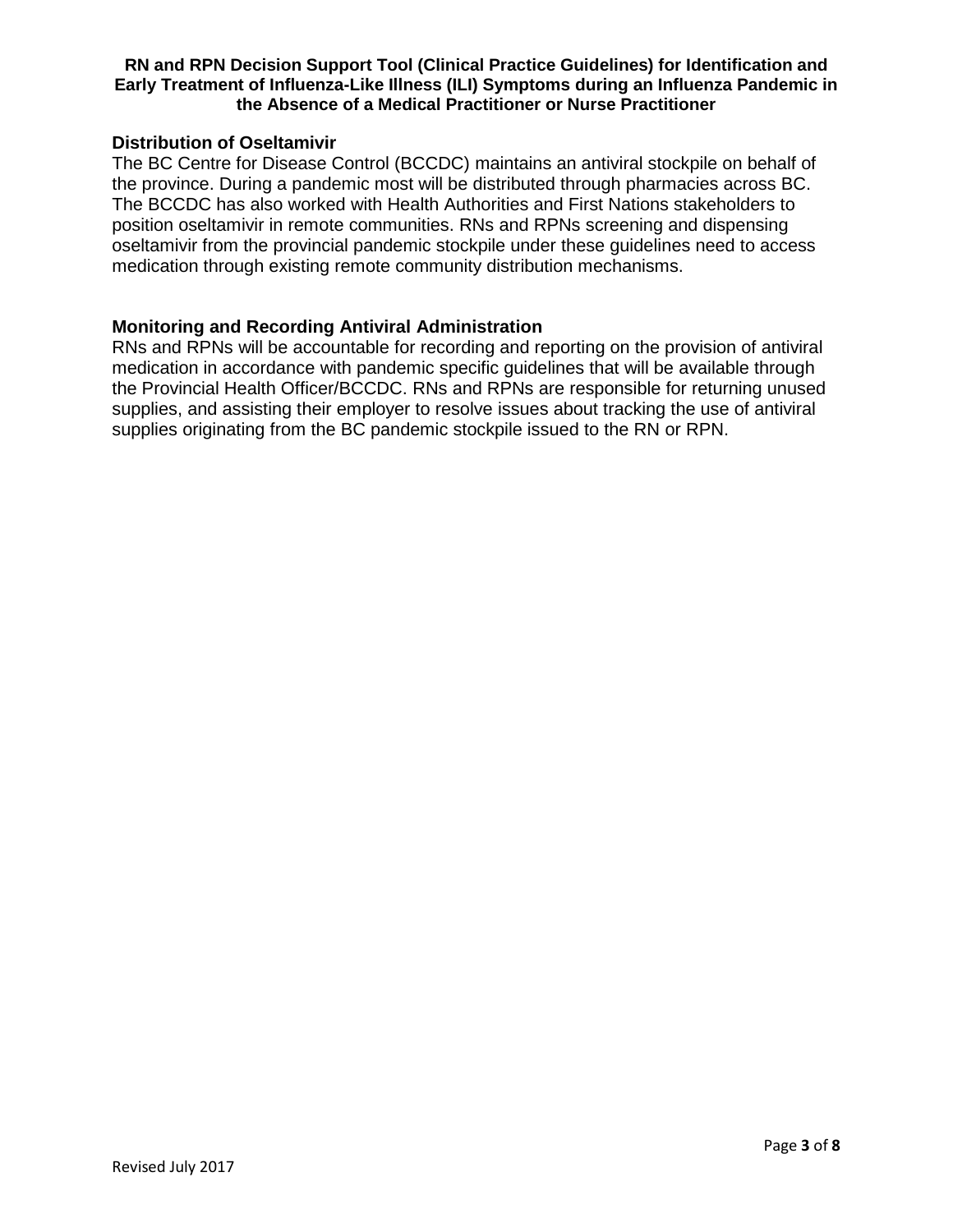**<sup>1</sup>***Note*: *See the College of Registered Psychiatric Nurses (CRPNBC)* limits and conditions on Schedule I drugs (antivirals) for children under the age of 4.



**Follow-up to assess client's condition: For infants under one year phone parents within 24 hours, for clients with risk factors or moderate ILI contact within 24-48 hours.** Note: Infants and young children can experience rapid changes in their health condition; therefore it is extremely important to inform parents to watch for signs of deteriorating health status and to seek immediate medical assistance.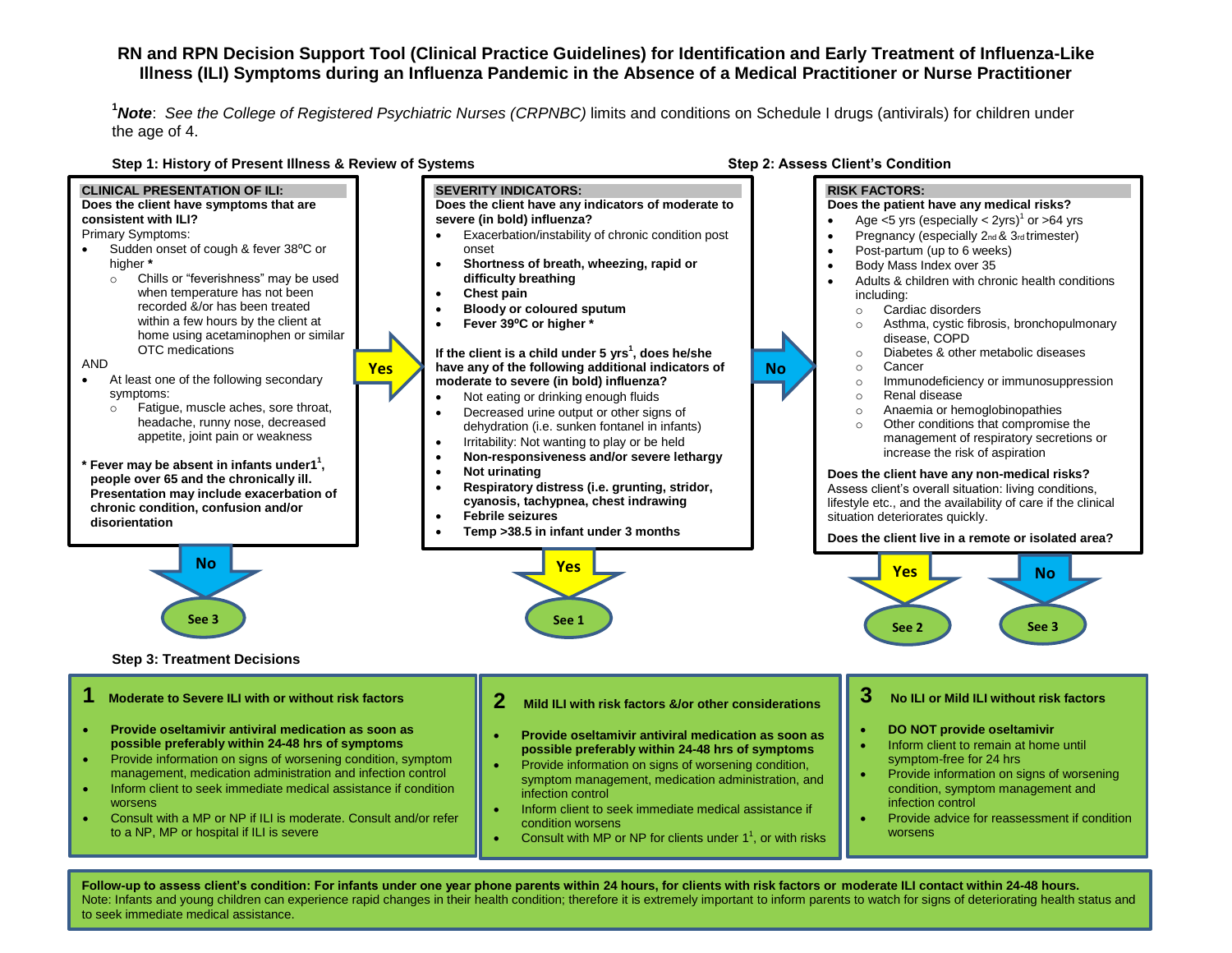# **Client Education**

Provide client with information on managing illness, over the counter medications, infection control, signs of worsening condition and if applicable, medication administration.

## *Managing the illness*

- Explain the diagnosis of ILI and that the expected course of illness is resolution of symptoms within one week
- Inform client to recuperate at home until they are feeling better (other than lingering dry cough which can occur in some cases) and client is able to resume all their usual activities
- Encourage client to increase bed rest away from others, if possible, until symptoms improve
- Reinforce the importance of maintaining adequate hydration and discuss the signs and symptoms of dehydration in infants, children and elderly
- Inform client on options for treating fever and symptoms with over the counter medications
- Explain the importance of creating a smoke-free environment
- Review and provide client with relevant written information (updated information on the pandemic strain of influenza will be available on the PHO website, HealthLinkBC Files and the BCCDC)
- Inform client to seek immediate medical assistance if condition worsens (see signs of worsening condition)
- Inform client to call HealthLink BC (call 811) if they have questions or need advice. This service provides nursing advice 24 hours a day 7 days a week

# *Infection control measures*

- Explain the importance of reducing other people's exposure to respiratory secretions from coughing and sneezing
- Encourage clients who are actively sneezing or coughing to use tissues, or disposable surgical masks if available
- Inform client that masks are not normally recommended in the home setting, although clients who are very actively sneezing and coughing can use surgical masks when being attended by caregiver
- Demonstrate technique for coughing into elbow if tissues are not available
- Explain importance of disposing tissues in a garbage bag
- Provide education to client and caregiver on hand hygiene (e.g. before and after eating, after sneezing, coughing and toileting)
- Provide education on use of alcohol-based hand cleaners
- Recommend cleaning of commonly touched surfaces (e.g. doorknobs, counters) with household cleansers, after client use
- Recommend, where possible, that pregnant women, especially those in their late pregnancy, or those with chronic diseases NOT be caregivers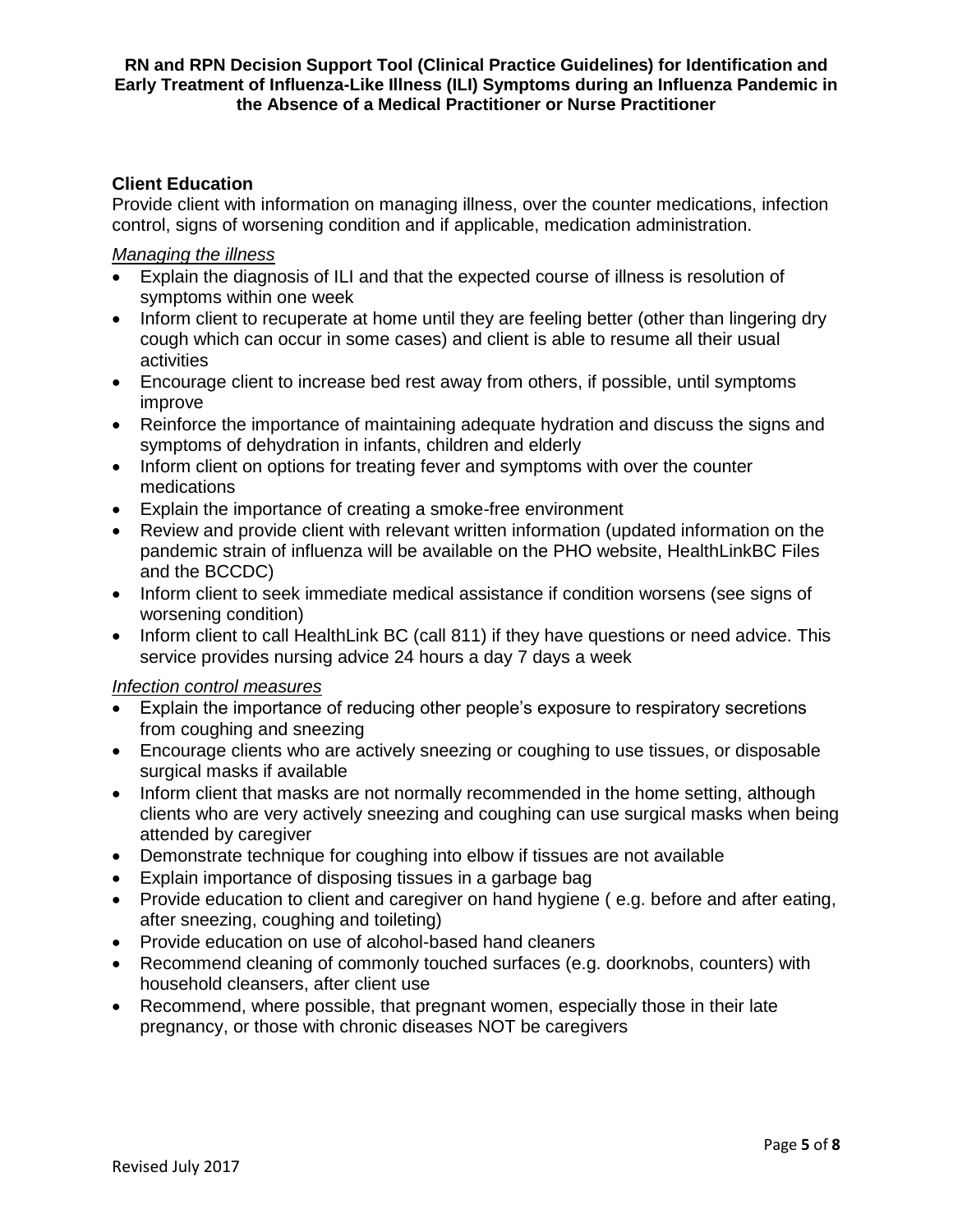# *Signs of worsening condition*

- Inform client of signs of moderate to severe ILI and to seek immediate medical attention from a MP, NP or hospital if they experience **severe (in bold below)** ILI. Signs include:
	- o Exacerbation/instability of chronic condition post onset
	- o **Shortness of breath, wheezing, rapid or difficulty breathing**
	- o **Chest pain**
	- o **Bloody or coloured sputum**
	- o **Fever 39**⁰**C or higher**
- Persons 65 years and older do not always present with high fever; confusion &/or disorientation are more likely
- Inform client of additional signs of moderate to **severe (in bold below)** influenza in children, under 5, if appropriate. Signs include:
	- o Not eating or drinking enough fluids

o Decreased urine output or other signs of dehydration (i.e. sunken fontanel in infants)

- o Irritability: Not wanting to play or be held
- o **Non-responsiveness and/or severe lethargy**
- o **Not urinating**
- o **Respiratory distress (i.e. grunting, stridor, tachypnea, chest indrawing)**  o **Febrile seizures**
- o **Temperature greater than 38.5 in infants less than 3 months of age**
- Inform client to call the RN, RPN, 811, 911 or First Responders for assistance in obtaining emergency services if the client is unable to contact a MP, NP or hospital and condition worsens.

**Note:** Potential complications of ILI include exacerbation of chronic conditions, viral pneumonitis, viral pneumonia, bacterial pneumonia or secondary infection and sepsis. In children, bronchiolitis, croup and pneumonia are more common complications.

# *Over the counter medications*

- Acetaminophen (Tylenol) and Ibuprofen (Motrin, Advil) can be used to reduce fever and relieve some symptoms. These products are recommended for children and most adults
- Acetylsalicylic Acid (ASA, Aspirin) and Ibuprofen (Motrin, Advil) are not recommended for pregnant women as they can affect fetal kidney function
- Acetylsalicylic Acid (ASA, Aspirin) is not recommended for children and youth <20 years as this product can lead to Reye's syndrome
- Over the counter cold medications are not recommended for infants and children <6 years
- Instruct on safe usage of over the counter medications. Inform clients that dosage recommendations for children less than 12 are dependent on the child's weight and should not exceed adult recommended doses

# *Oseltamivir administration (for clients receiving oseltamivir only)*

- Explain medication and side effects
- Inform client to complete the full course of oseltamivir. Clients should NOT stop treatment because they start to feel better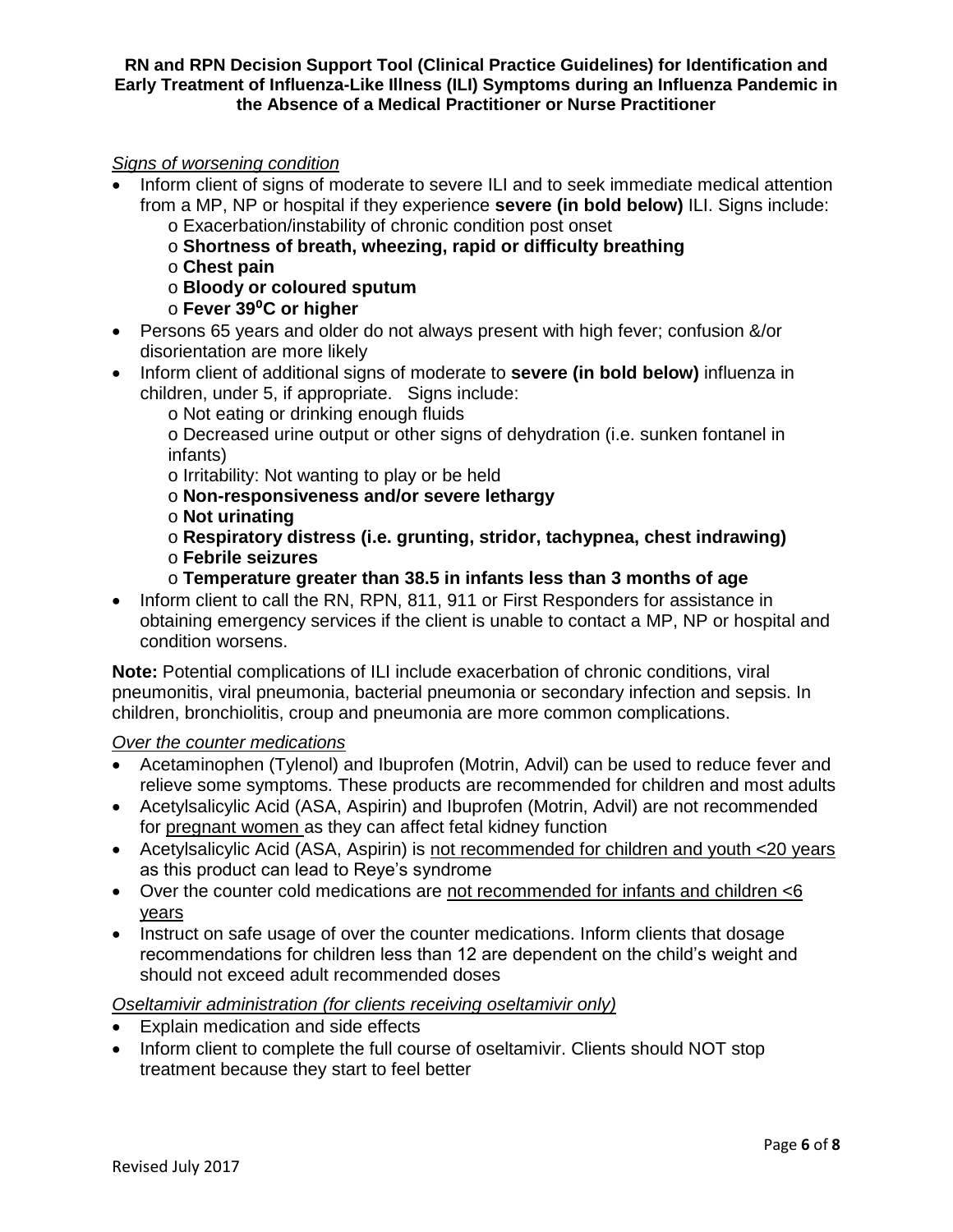- Inform client to call HealthLinkBC (call 811) for advice regarding medication administration, side effects, etc. before deciding to stop medication
- Inform client that the most common side effect of oseltamivir is mild stomach upset or nausea

## *Oseltamivir dosage*

**Note:** See [Scope of Practice for Registered Psychiatric Nurses:](http://www.crpnbc.ca/wp-content/uploads/2017/02/2016-03-15-Revised-Scope-with-disclaimer-updated-Feb-13-2017.pdf) Standards, Limits and [Conditions](http://www.crpnbc.ca/wp-content/uploads/2017/02/2016-03-15-Revised-Scope-with-disclaimer-updated-Feb-13-2017.pdf) including limits and conditions on Schedule I drugs (antivirals) for children under the age of 4.

| Dosage Forms                                                                                  | <b>Client Population</b>        | <b>Treatment Dosing</b>      |
|-----------------------------------------------------------------------------------------------|---------------------------------|------------------------------|
| Pandemic supply<br>75 mg capsule<br>(majority)<br>45 mg capsule<br>$\bullet$<br>30 mg capsule | Adults and adolescent $\geq 13$ | 75 mg twice daily for 5 days |
|                                                                                               | For children 1 to $<$ 13 years: |                              |
|                                                                                               | $>40$ kg                        | 75 mg twice daily for 5 days |
|                                                                                               | $>23$ to 40 kg                  | 60 mg twice daily for 5 days |
| <b>Commercial Supply</b><br>75 mg capsule<br>(majority)                                       | $>15$ to 23 kg                  | 45 mg twice daily for 5 days |
|                                                                                               | ≤ 15 kg                         | 30 mg twice daily for 5 days |
|                                                                                               | For infants under 1 year:       |                              |
| NOTE: The pandemic<br>supply of oseltamivir<br>will mainly consist of 75<br>mg capsules.      | $6$ to $<$ 12 months            | 25 mg twice daily for 5 days |
|                                                                                               | $3$ to $<$ 6 months             | 20 mg twice daily for 5 days |
|                                                                                               | 0 to $<$ 3 months               | 12 mg twice daily for 5 days |

# **Consultation and/or referral**

- **RPNs:** Refer children under the age of 4 who are experiencing ILI to a medical practitioner or NP Consult with an MP or an NP on clients with mild ILI and risk factors and clients with moderate ILI.
- **RNs:** Consult with an MP or an NP on clients under 1 year, clients with mild ILI and risk factors and clients with moderate ILI.
- RNs and RPNs: Consult with and/or refer to an MP, NP or a hospital any client who is experiencing severe ILI.

# **Client Monitoring and Follow-up**

Complete a follow-up phone call to assess changes in client's condition within:

- 24 hours for clients under 1 year of age (RNs only<sup>1</sup>)
- 24-48 hours for clients with mild ILI and risk factors, and clients with moderate ILI

l

<sup>&</sup>lt;sup>1</sup> See [Scope of Practice for Registered Psychiatric Nurses:](http://www.crpnbc.ca/wp-content/uploads/2017/02/2016-03-15-Revised-Scope-with-disclaimer-updated-Feb-13-2017.pdf) Standards, Limits and [Conditions](http://www.crpnbc.ca/wp-content/uploads/2017/02/2016-03-15-Revised-Scope-with-disclaimer-updated-Feb-13-2017.pdf) including limits and conditions on Schedule I drugs (antivirals) for children under the age of 4.